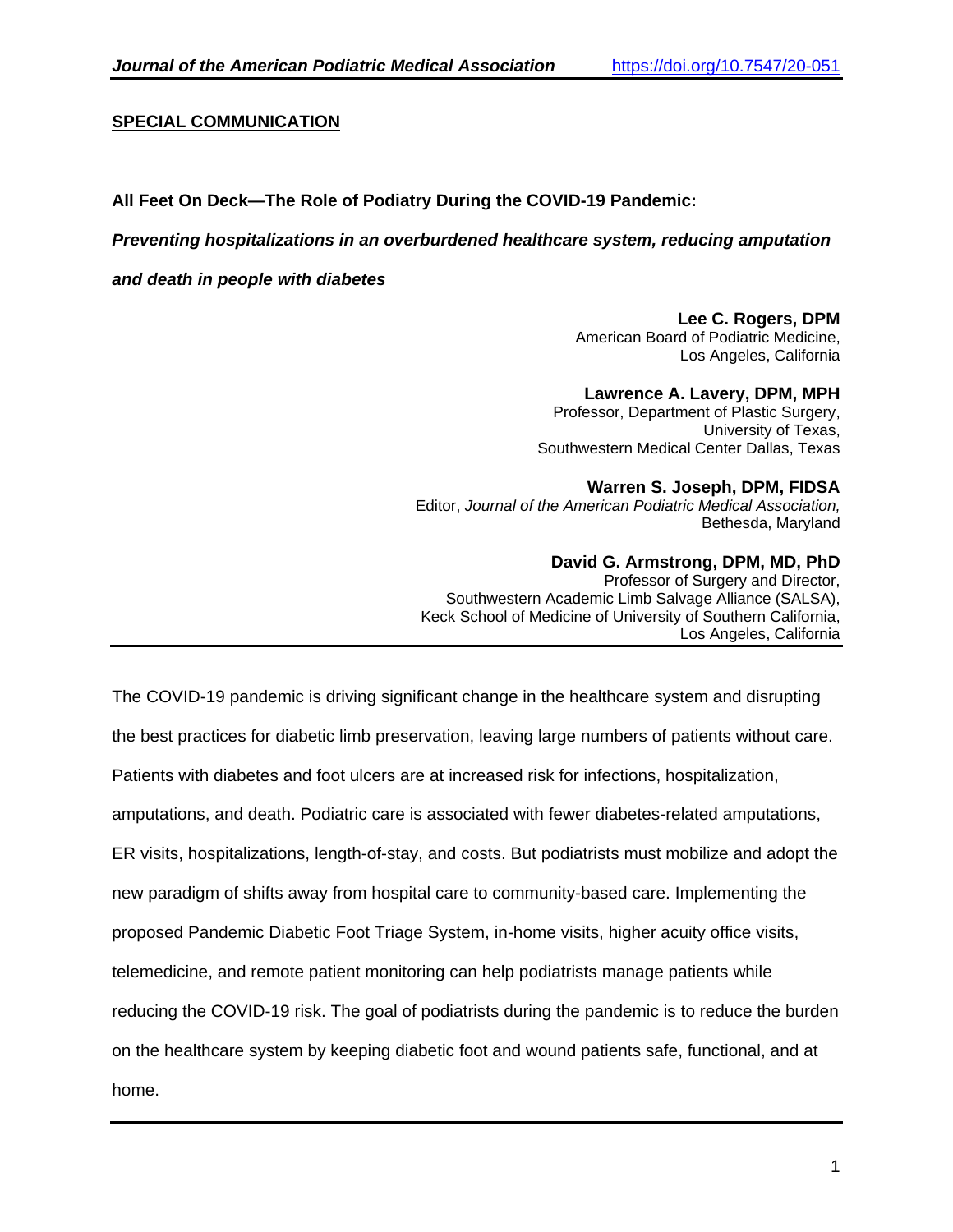At the time of this publication, the global pandemic of the novel Coronavirus COVID-19 has infected more than 367,000 people worldwide and claimed 16,000 lives. In the United States, 41,000 have been infected and 490 dead so far. It has affected every state in the Union.

At the current trajectory, the healthcare system will be pushed to the brink, exceeding the available supply of Personal Protective Equipment, ICU beds, and ventilators. Front line providers will have to make decisions about rationing care based on the chances of survival.<sup>[1](https://paperpile.com/c/iB3Icn/fwcI)</sup> Governments have taken unprecedented actions to flatten the curve of the infection rate which include social distancing (physical distancing), banning gatherings of people, quarantines, closure of businesses, and limiting movements outside the home. In addition to these actions, the healthcare system is changing at lightning speed in order to accommodate the anticipated need of masses of pandemic patients. The governments and regulators are advising postponing or canceling all non-essential medical services and elective surgeries, which include many podiatric procedures.<sup>[2,3](https://paperpile.com/c/iB3Icn/AfEk+TPGE)</sup> Some, if not many, of these strategies will be in place for 12 to 18 months until herd immunity is in place through widespread vaccinations[.](https://paperpile.com/c/iB3Icn/0Jan)<sup>4</sup>

But the effects of the pandemic will be felt far beyond just those who are infected with the novel Coronavirus. Because of the drastic containment and mitigation measures, other parts of the healthcare system that are impacted are leaving fragile patients without necessary services. Wound centers, where many podiatrists provide care for diabetic foot ulcers, are closing or reducing their hours since they are located in the physical space of the hospital and also as a result of a provider shortage from emergency medicine and infectious disease doctors being repurposed away from the wound center.<sup>[5](https://paperpile.com/c/iB3Icn/Y0cW)</sup> Diabetic foot ulcer procedures and surgeries may be misclassified as non-essential, but without regular podiatric care,  $6-8$  vascular diagnostics, or surgical intervention, these patients are at risk of quickly becoming infected, which will lead to an increase in amputations and deaths. $9,10$  Furthermore, people with diabetes represent a fragile population that is at increased risk of mortality from COVID-19.<sup>[11](https://paperpile.com/c/iB3Icn/E2ZG)</sup> It is

2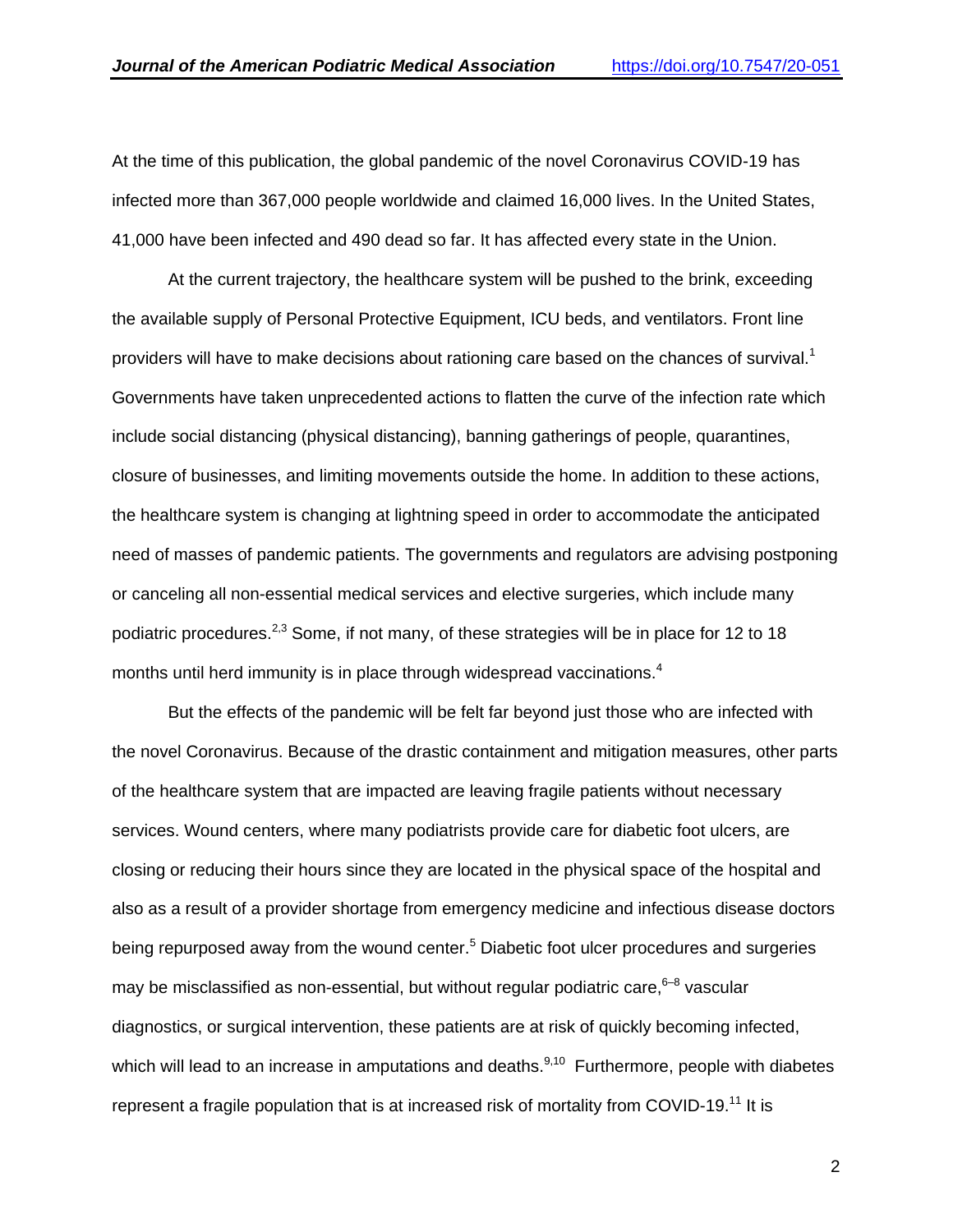advisable to avoid unnecessary diabetes-related hospital admissions to reduce the risk of COVID-19 exposure in the hospital.

The sudden changes in the system are leading all healthcare workers to find their new place in combating a common enemy, COVID-19. The importance of podiatry's role in unburdening the system by preventing diabetic foot-related hospitalizations can not be overstated.

But podiatrists will have to quickly adapt the new pandemic system of care and change to provide services in new and unique ways. We strongly recommend implementing a triage system for lower-extremity wounds and diabetic foot problems, which will drive the site and urgency of podiatric care (**Table 1**).

|                                                      | <b>Conditions</b>                                                                                                                                                                                      | <b>Site of Care</b>                                                                                      | <b>Urgency</b>                     |
|------------------------------------------------------|--------------------------------------------------------------------------------------------------------------------------------------------------------------------------------------------------------|----------------------------------------------------------------------------------------------------------|------------------------------------|
| <b>Critical</b><br>(0.25% of patients with diabetes) | - <b>IDSA</b> Severe and some<br><b>Moderate infections</b><br>- Gas gangrene<br>- SIRS/Sepsis<br>- Acute limb-threatening<br><i>ischemia</i>                                                          | <b>Hospital</b>                                                                                          | <b>Priority 1</b><br><b>Urgent</b> |
| <b>Serious</b><br>(0.75% of patients with diabetes)  | - IDSA Mild and some Moderate<br><i>infections</i><br>(including osteomyelitis)<br>- Chronic limb-threatening<br>ischemia (CLTI)<br>- Dry gangrene<br>- Worsening foot ulcers<br>- Active Charcot foot | <b>Outpatient Clinic</b><br><b>Office-based Lab</b><br><b>Surgery Center</b><br><b>Podiatrist Office</b> | <b>Priority 2</b>                  |
| <b>Guarded</b><br>(3% of patients with diabetes)     | - Improving foot ulcer<br>- Inactive Charcot foot (not yet in<br>stable footwear)                                                                                                                      | <b>Podiatrist Office</b><br>Home<br><b>Telemedicine</b>                                                  | <b>Priority 3</b>                  |
| <b>Stable</b><br>(94% of patients with diabetes)     | - Uncomplicated venous leg ulcer<br>- Recently healed foot ulcer<br>- Inactive Charcot foot (in stable<br>footwear)<br>- Healed amputation<br>- Diabetic foot risk assessments                         | Home<br><b>Telemedicine</b>                                                                              | <b>Priority 4</b>                  |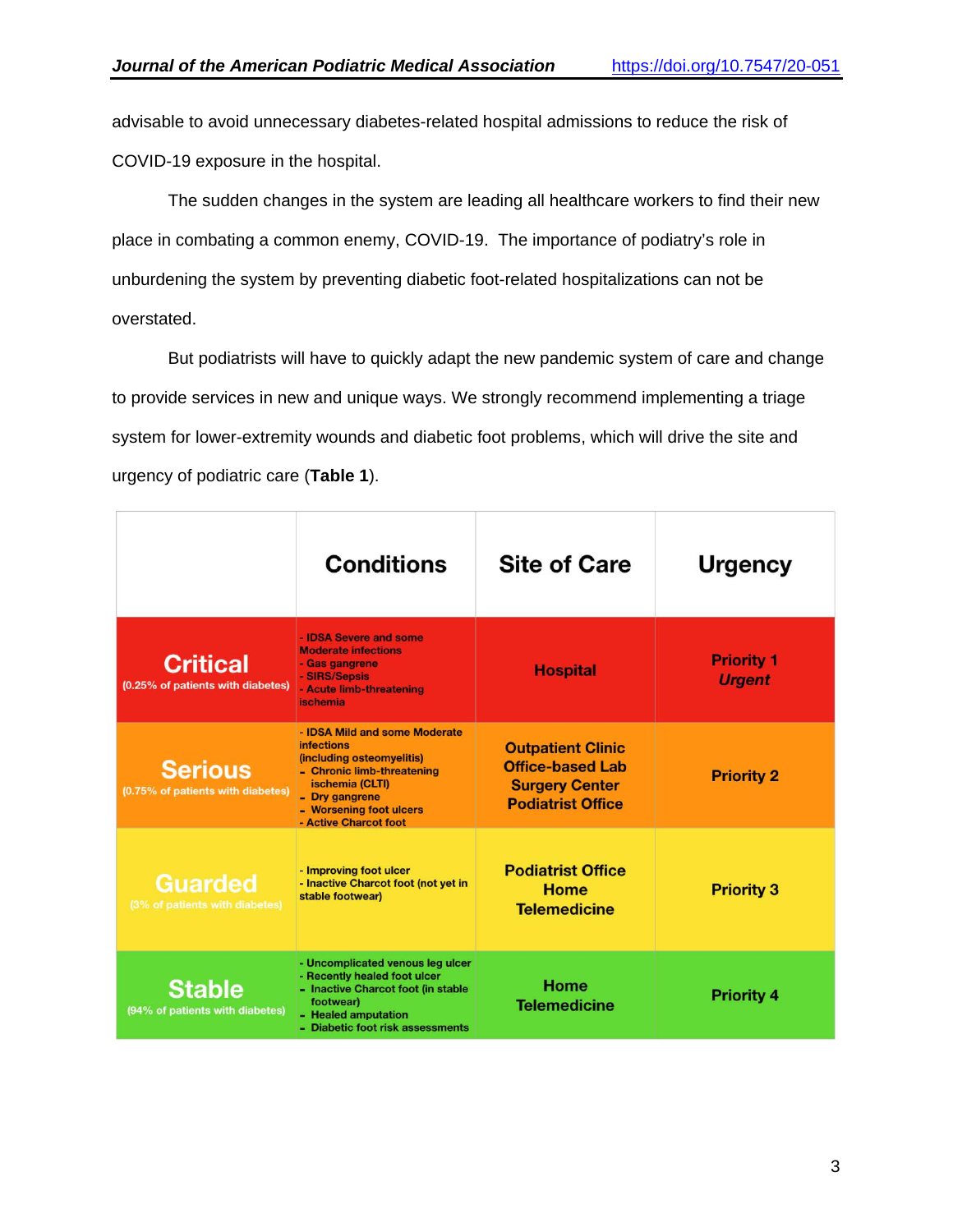We have identified the following changes in the healthcare system impacting podiatrists and their patients and recommend strategies to perform best practices in the new pandemic standard of care for the at-risk diabetic foot.

#### **Shift Away from Hospital-Based Care**

We strongly discourage hospitals and regulators from declaring all "podiatric procedures" as non-essential, arbitrarily based on our degree or licensure. Podiatrists treat a wide range of foot and ankle problems that are urgent, including serious foot infections, gangrene, and traumas. However, few places is the podiatrist's role and unique expertise as valued as on the hospital's wound team and limb preservation unit. Good, regular podiatric care has been shown to reduce diabetes-related ER visits, hospitalization, length-of-stay, and amputations.<sup>[12–17](https://paperpile.com/c/iB3Icn/GTYD+ArBx+hMKl+XpmO+e29T+NerB)</sup>

A large percentage of outpatient wound centers are located in the physical space of the hospital, which is unique among all outpatient service lines, for both billing reasons (hospitals charge facility fees) and safety considerations (ability to respond to hyperbaric oxygen treatment emergencies). However, in the coming months, we anticipate that many wound centers will close because of guidance from the US Surgeon General, CMS, and state/local governments to reduce outpatient traffic in the hospital and non-essential services.

In some cases that are not critical, podiatrists can shift the site of hospital-based wound care and surgical procedures to ambulatory surgery centers and podiatry offices. The CDC has made recommendations on preparing your practice for COVID-19 including materials that can be printed and posted outside and inside the office.<sup>[18](https://paperpile.com/c/iB3Icn/Ydoc)</sup> Some patients who require revascularization can be referred to office-based labs that are extensions of vascular surgery, cardiology, or radiology outpatient offices.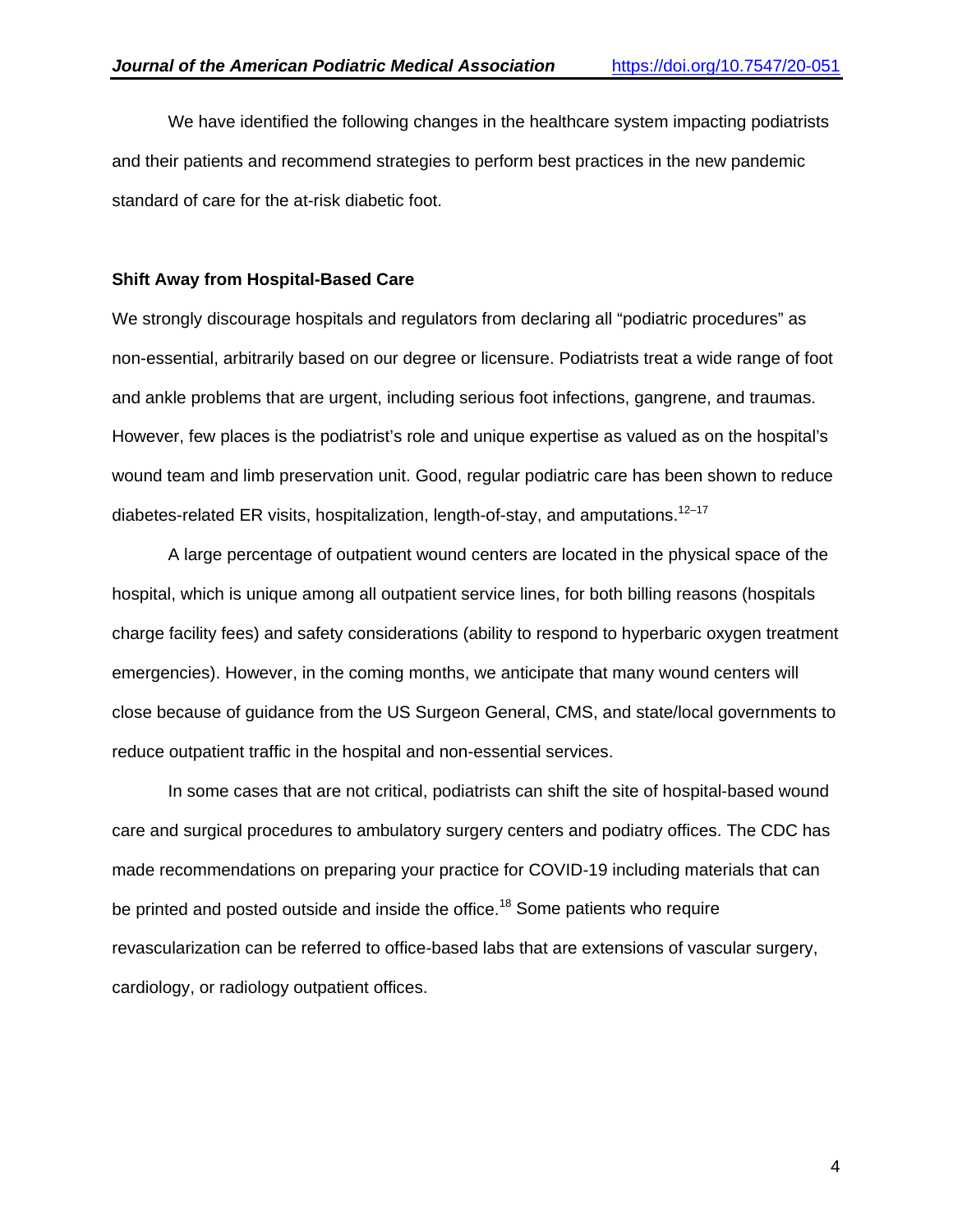## **Increased Use of Telemedicine and Remote Patient Monitoring**

The CDC is recommending that providers leverage telemedicine whenever possible to protect patients and staff from COVID-19.<sup>[18](https://paperpile.com/c/iB3Icn/Ydoc)</sup> The federal and state governments have been relaxing telemedicine regulations for providers. The Office of Civil Rights at the Department of Health and Human Services, the agency that enforces HIPAA, has issued an advisory that providers can now use standard video chat applications that are available on phones and computers during the national emergency.<sup>[19](https://paperpile.com/c/iB3Icn/1i2v)</sup> In our experience using FaceTime and Google Glass in wound-based assessment,<sup>[20,21](https://paperpile.com/c/iB3Icn/4E7S+10OT)</sup> combinations of "store and forward" photos, short message service (SMS) text, or text video chat are useful to screen for infection and evaluate wound progress.

CMS relaxed requirements so that providers can now bill Medicare to see new patients (previously limited to established patients) in any area of the country, in all care settings, at the same rates as regular in-person visits.<sup>[22](https://paperpile.com/c/iB3Icn/01KX)</sup> Medicare has also eliminated the requirement that the provider have a license in the state where the patient is being seen by telemedicine.

Especially for high risk patients without active ulcerations, remote patient monitoring (RPM) shows great promise in identifying areas of impending injury/tissue loss, presence or absence of infection as well as in other areas of cardiometabolic care. RPM through temperature sensing devices meets CMS guidelines for a physiologic measure and has robust data as an early warning system for diabetic foot ulcers in high-risk patients.<sup>23–26</sup> These patients were typically seen in podiatry offices every 2 to 6 months for preventative visits to reassess changes and risk for ulceration, but with RPM could be pushed out longer and the podiatrist notified when a problem is imminent. CMS has also allowed for reimbursement for RPM in many circumstances. Descriptions of CMS recognized Telehealth Visits, Online Digital Visits, and Remote Patient Monitoring are in **Table 2**.

5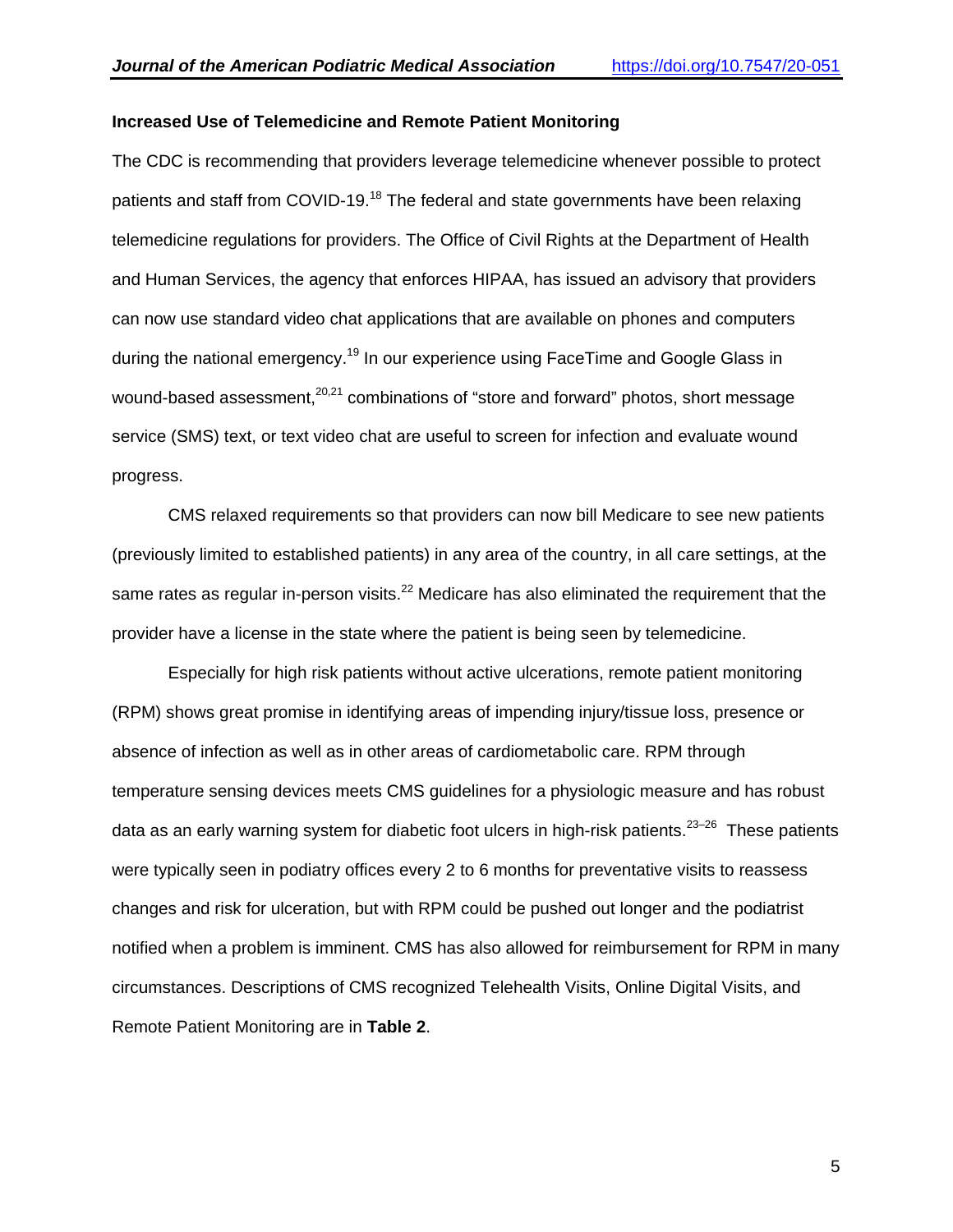| <b>Type of Service</b>                     | <b>Description</b>                                                                                                                                                                                                   | <b>HCPCS/</b><br><b>E&amp;M Codes</b> | <b>Relationship with</b><br><b>Provider</b> |
|--------------------------------------------|----------------------------------------------------------------------------------------------------------------------------------------------------------------------------------------------------------------------|---------------------------------------|---------------------------------------------|
| <b>Medicare Telehealth</b><br><b>Visit</b> | Visit between a provider<br>and a patient using a<br>telecommunication<br>system                                                                                                                                     | 99201-5<br>99211-5                    | New or Established<br>Patients              |
| <b>Virtual Check-In</b>                    | Brief (5-10 minute) check-in with<br>the provider by telephone or<br>other telecommunications<br>device to decide if an office visit<br>is needed. Or an evaluation of<br>recorded video or images from a<br>patient | G2012<br>G2010                        | <b>Established Patient</b>                  |
| <b>E-Visit</b>                             | Communication between<br>a patient and provider<br>through an online patient<br>portal                                                                                                                               | 99421-3<br>G2061-3                    | <b>Established Patient</b>                  |
| <b>Remote Patient</b><br><b>Monitoring</b> | Remote monitoring of a<br>physiologic parameter<br>(i.e. foot skin temperature)                                                                                                                                      | 99453-4,7                             | <b>Established Patient</b>                  |

It is important to note that state licensing requirements still apply. However, many states have relaxed licensure requirements for telemedicine and sometimes physical practice for the period of the state's emergency declaration. The Federation of State Medical Boards is maintaining a list of states that have waived licensing requirements in response to COVID-19.<sup>[27](https://paperpile.com/c/iB3Icn/lm1D)</sup> Finally, ensure your malpractice carrier covers you for virtual visits, especially across state lines, if that is desired.

## **More In-Home Visits**

The use of home health is expected to rapidly expand as more patients are treated at home, some with regular telemedicine check-ins from a provider. Podiatrists can order home health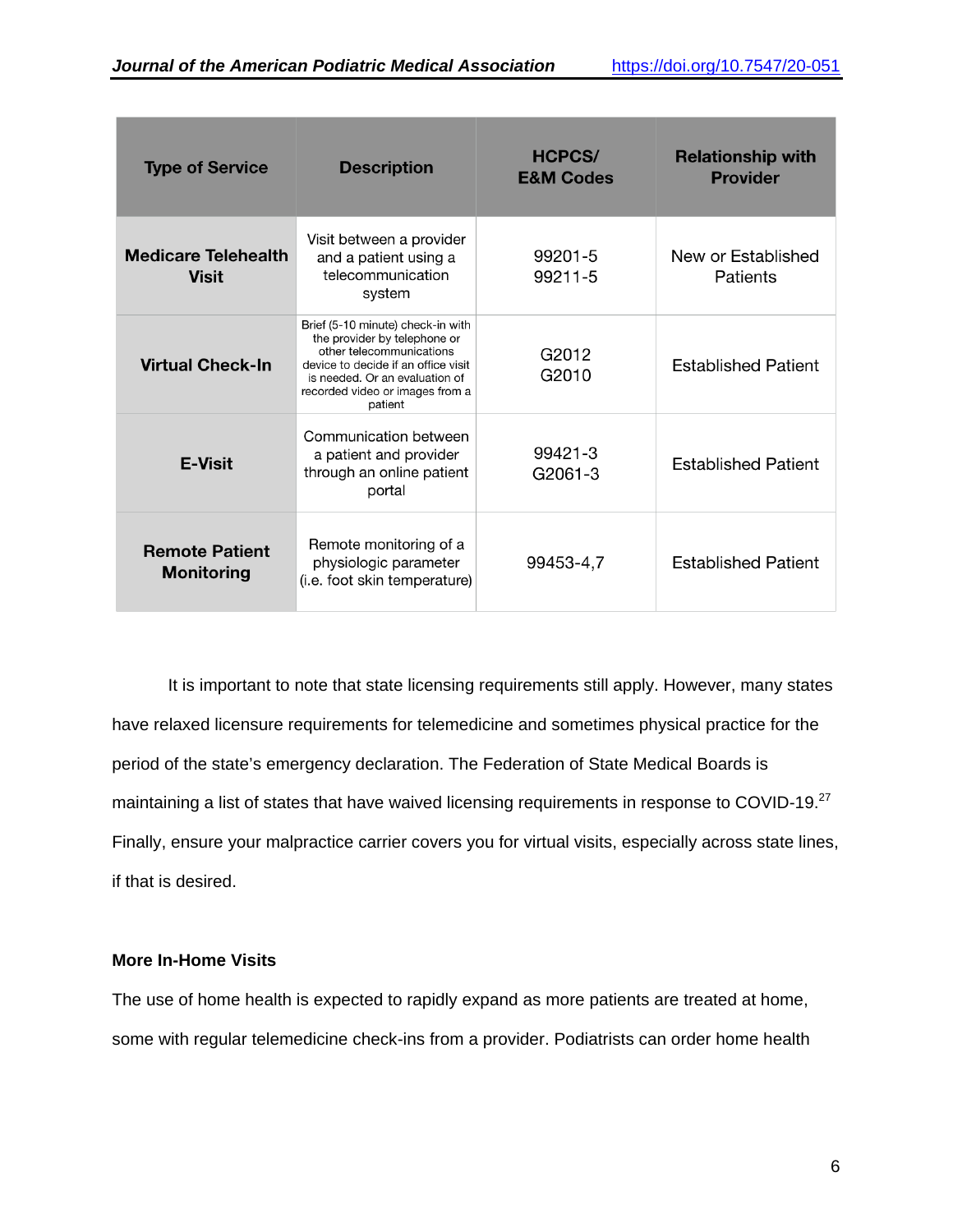visits, dressing changes, and/or prescribe dressings and antibiotics to be used at home by the patient.

All indications are that podiatrists will be seeing a reduced regular workload over the next 12 to 18 months with cancellation of clinics and elective surgeries, increased patient noshow rate, and reduced demand for some foot and ankle care. There are opportunities for podiatrists to play a larger role in in-home care. House calls can be conducted with lowerextremity exams for infection and peripheral artery disease and podiatrists can perform simple wound procedures in the home. Podiatrists can provide application of intricate dressings and offloading during a home visit and escalate a patient who requires a higher level of care. A review of care provided in the epicenter of the COVID-19 pandemic in Italy urges the consideration of community-based care where doctors may be performing more house calls since home care and mobile clinics prevent patient movements and relieves pressure on hospitals.<sup>[28](https://paperpile.com/c/iB3Icn/g4x6)</sup> Obviously, COVID-19 infection risks to the patient and provider have to be mitigated through the proper use of Personal Protective Equipment.

## **A Call to Action**

All hands are on deck preparing to treat the expected wave of COVID-19 patients. Podiatrists must mobilize to provide organized care of the diabetic at-risk foot in a shifting environment and system. Our goal is to reduce the burden on the healthcare system by keeping patients safe, functional, and at home during the COVID-19 pandemic.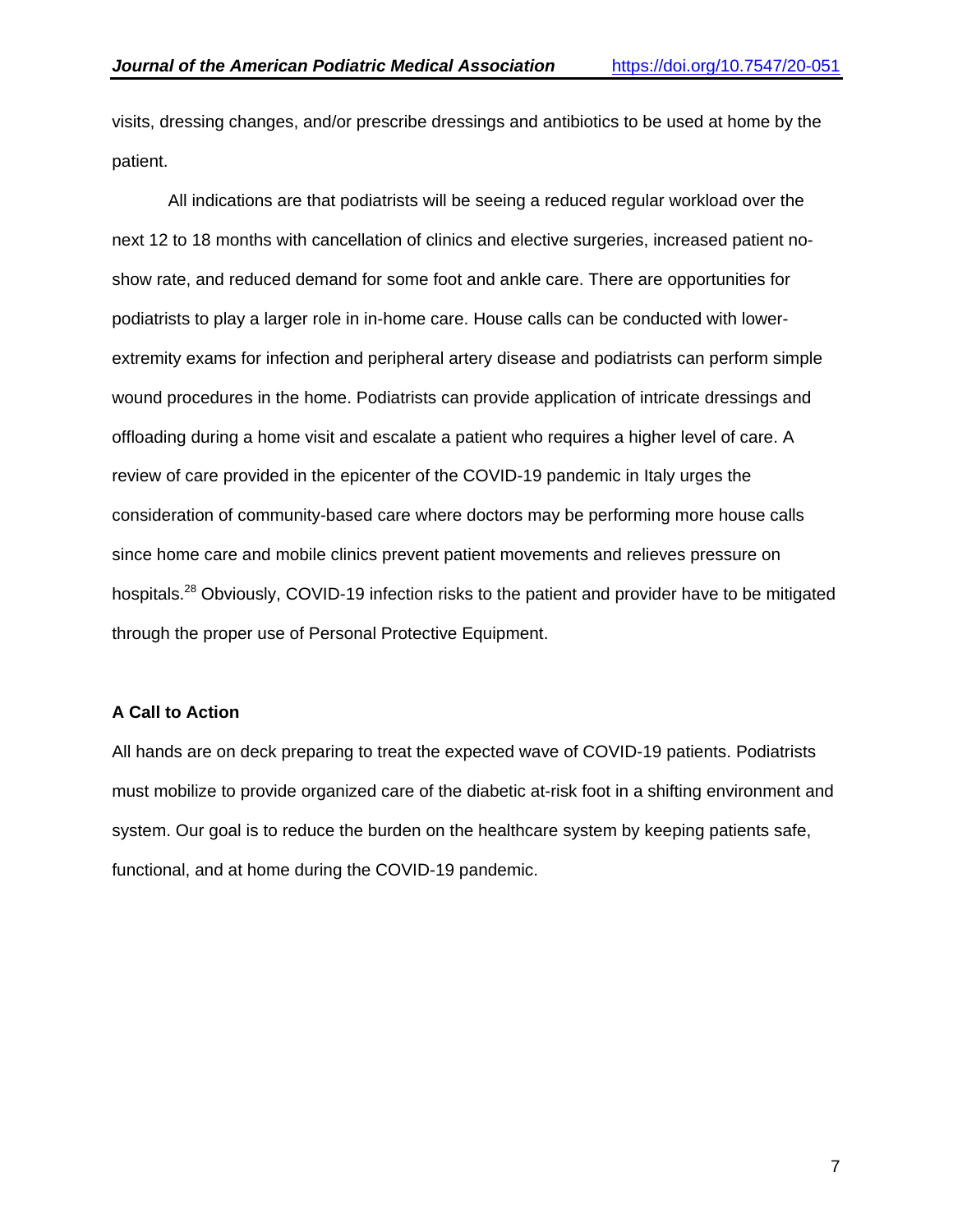## **References**

- 1. [Cha AE. Spiking U.S. coronavirus cases could force rationing decisions similar to those](http://paperpile.com/b/iB3Icn/fwcI)  [made in Italy, China. Washington Post.](http://paperpile.com/b/iB3Icn/fwcI)  [https://www.washingtonpost.com/health/2020/03/15/coronavirus-rationing-us/.](https://www.washingtonpost.com/health/2020/03/15/coronavirus-rationing-us/) [Published](https://www.washingtonpost.com/health/2020/03/15/coronavirus-rationing-us/)  [March 15, 2020. Accessed March 21, 2020.](http://paperpile.com/b/iB3Icn/fwcI)
- 2. [Centers for Medicare and Medicaid Services. CMS Adult Elective Surgery and Procedures](http://paperpile.com/b/iB3Icn/AfEk)  [Recommendations: Limit all non-essential planned surgeries and procedures, including](http://paperpile.com/b/iB3Icn/AfEk)  [dental, until further notice. https://www.cms.gov/files/document/31820-cms-adult-elective](http://paperpile.com/b/iB3Icn/AfEk)[surgery-and-procedures-recommendations.pdf.](https://www.cms.gov/files/document/31820-cms-adult-elective-surgery-and-procedures-recommendations.pdf.) [Accessed March 22, 2020.](https://www.cms.gov/files/document/31820-cms-adult-elective-surgery-and-procedures-recommendations.pdf.)
- 3. [Solis S. Coronavirus response: Hospitals must cancel colonoscopies, knee replacements;](http://paperpile.com/b/iB3Icn/TPGE)  [abortions can continue as scheduled. masslive.](http://paperpile.com/b/iB3Icn/TPGE)

[https://www.masslive.com/coronavirus/2020/03/coronavirus-response-hospitals-must](https://www.masslive.com/coronavirus/2020/03/coronavirus-response-hospitals-must-cancel-colonoscopies-knee-replacements-abortions-can-continue-as-scheduled.html.)[cancel-colonoscopies-knee-replacements-abortions-can-continue-as-scheduled.html.](https://www.masslive.com/coronavirus/2020/03/coronavirus-response-hospitals-must-cancel-colonoscopies-knee-replacements-abortions-can-continue-as-scheduled.html.) [Published March 17, 2020. Accessed March 21, 2020.](http://paperpile.com/b/iB3Icn/TPGE)

- 4. Baker P, [Sullivan E. U.S. Virus Plan Anticipates 18-Month Pandemic and Widespread](http://paperpile.com/b/iB3Icn/0Jan)  [Shortages.](http://paperpile.com/b/iB3Icn/0Jan) <https://www.nytimes.com/2020/03/17/us/politics/trump-coronavirus-plan.html.> [Published March 17, 2020. Accessed March 21, 2020.](http://paperpile.com/b/iB3Icn/0Jan)
- 5. [Alliance of Wound Care Stakeholders. Alliance COVID-19 Response and Guidance.](http://paperpile.com/b/iB3Icn/Y0cW)  [https://www.woundcarestakeholders.org/news/studies-and-publications/alliance-covid-19](https://www.woundcarestakeholders.org/news/studies-and-publications/alliance-covid-19-response-and-guidance.) [response-and-guidance.](https://www.woundcarestakeholders.org/news/studies-and-publications/alliance-covid-19-response-and-guidance.) [Accessed March 21, 2020.](http://paperpile.com/b/iB3Icn/Y0cW)
- 6. [Blanchette V, Brousseau-Foley M, Cloutier L. Effect of contact with podiatry in a team](http://paperpile.com/b/iB3Icn/n7GI)  [approach context on diabetic foot ulcer and lower extremity amputation: systematic review](http://paperpile.com/b/iB3Icn/n7GI)  [and meta-analysis.](http://paperpile.com/b/iB3Icn/n7GI) *[Journal of Foot and Ankle Research](http://paperpile.com/b/iB3Icn/n7GI)*[. 2020;13\(1\). doi:10.1186/s13047-](http://paperpile.com/b/iB3Icn/n7GI) [020-0380-8](http://dx.doi.org/10.1186/s13047-020-0380-8)
- 7. [Armstrong DG, Boulton AJM, Bus SA. Diabetic Foot Ulcers and Their Recurrence.](http://paperpile.com/b/iB3Icn/z3Ci) *[N Engl J](http://paperpile.com/b/iB3Icn/z3Ci)  [Med](http://paperpile.com/b/iB3Icn/z3Ci)*[. 2017;376\(24\):2367-2375.](http://paperpile.com/b/iB3Icn/z3Ci)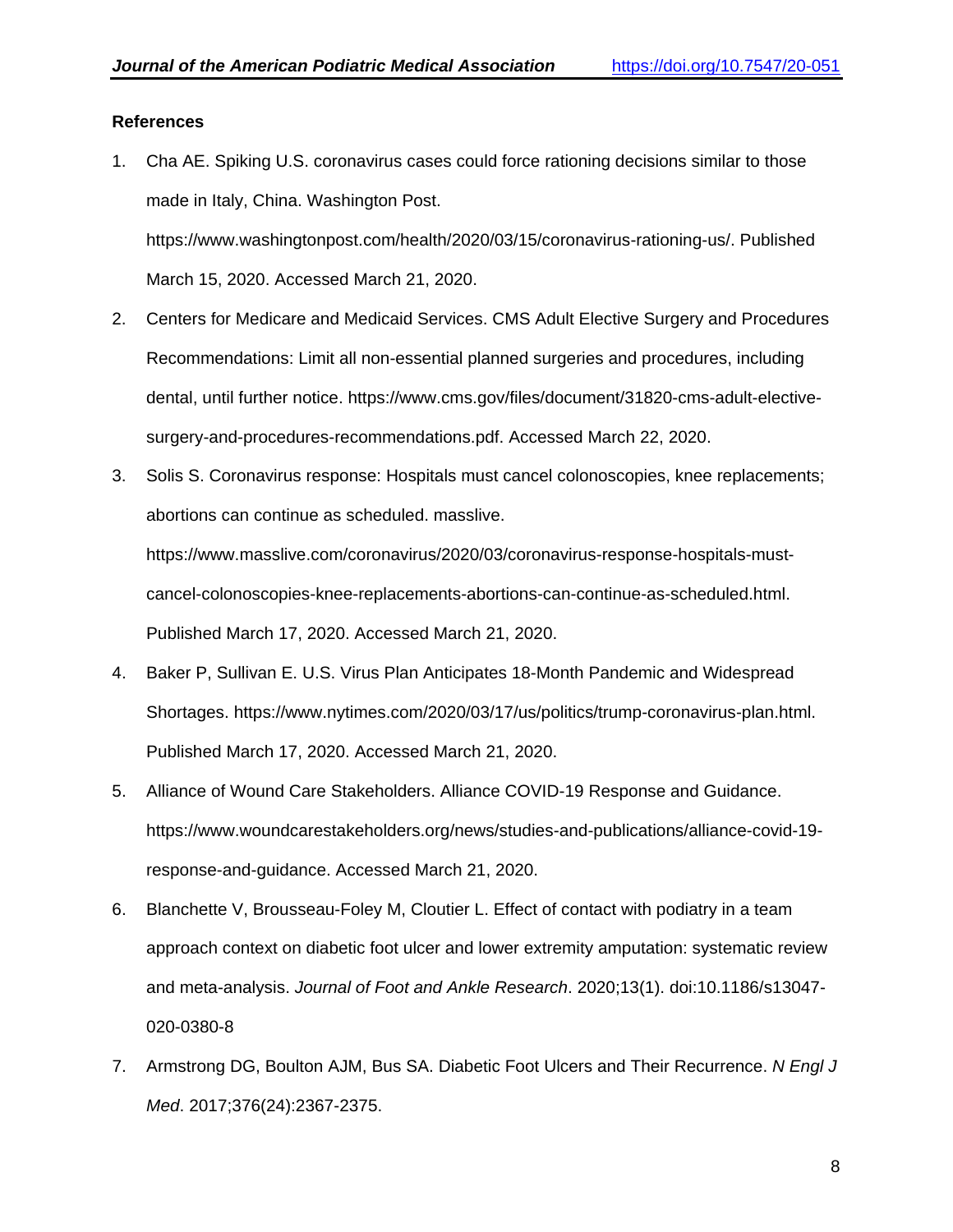- 8. [Rogers LC, Andros G, Caporusso J, Harkless LB, Mills JL Sr, Armstrong DG. Toe and flow:](http://paperpile.com/b/iB3Icn/kKf9)  [essential components and structure of the amputation prevention team.](http://paperpile.com/b/iB3Icn/kKf9) *[J Am Podiatr Med](http://paperpile.com/b/iB3Icn/kKf9)  [Assoc](http://paperpile.com/b/iB3Icn/kKf9)*[. 2010;100\(5\):342-348.](http://paperpile.com/b/iB3Icn/kKf9)
- 9. Hingorani A, LaMuraglia [GM, Henke P, et al. The management of diabetic foot: A clinical](http://paperpile.com/b/iB3Icn/64aA)  [practice guideline by the Society for Vascular Surgery in collaboration with the American](http://paperpile.com/b/iB3Icn/64aA)  [Podiatric Medical Association and the Society for Vascular Medicine.](http://paperpile.com/b/iB3Icn/64aA) *[J Vasc Surg](http://paperpile.com/b/iB3Icn/64aA)*[.](http://paperpile.com/b/iB3Icn/64aA)  [2016;63\(2 Suppl\):3S -](http://paperpile.com/b/iB3Icn/64aA) 21S.
- 10. [Krzanowski M, Partyka L. "Global vascular guidelines on the management of chronic](http://paperpile.com/b/iB3Icn/bPJP) limb[threatening ischemia" is an important milestone, but some questions remain.](http://paperpile.com/b/iB3Icn/bPJP) *[J Vasc Surg](http://paperpile.com/b/iB3Icn/bPJP)*[.](http://paperpile.com/b/iB3Icn/bPJP)  [2020;71\(1\):348.](http://paperpile.com/b/iB3Icn/bPJP)
- 11. [Ruan Q, Yang K, Wang W, Jiang L, Song J. Clinical predictors of mortality due to COVID-](http://paperpile.com/b/iB3Icn/E2ZG)[19 based on an analysis of data of 150 patients from Wuhan, China.](http://paperpile.com/b/iB3Icn/E2ZG) *[Intensive Care Med](http://paperpile.com/b/iB3Icn/E2ZG)*[.](http://paperpile.com/b/iB3Icn/E2ZG)  [March 2020. doi:10.1007/s00134-020-05991-x](http://paperpile.com/b/iB3Icn/E2ZG)
- 12. [Skrepnek GH, Mills JL, Armstrong DG. Foot-in-Wallet Disease: Tripped Up by "Cost-](http://paperpile.com/b/iB3Icn/GTYD)[Saving" Reductions?: Figure 1.](http://paperpile.com/b/iB3Icn/GTYD) *[Diabetes Care](http://paperpile.com/b/iB3Icn/GTYD)*[. 2014;37\(9\):e196-e197. doi:](http://paperpile.com/b/iB3Icn/GTYD)[10.2337/dc14-](http://dx.doi.org/10.2337/dc14-0079) [0079](http://dx.doi.org/10.2337/dc14-0079)
- 13. [Sloan FA, Feinglos MN, Grossman DS. Receipt of care and reduction of lower extremity](http://paperpile.com/b/iB3Icn/ArBx)  [amputations in a nationally representative sample of U.S. Elderly.](http://paperpile.com/b/iB3Icn/ArBx) *[Health Serv Res](http://paperpile.com/b/iB3Icn/ArBx)*[.](http://paperpile.com/b/iB3Icn/ArBx)  [2010;45\(6 Pt 1\):1740-1762.](http://paperpile.com/b/iB3Icn/ArBx)
- 14. [Gibson TB, Driver VR, Wrobel JS, et al. Podiatrist care and outcomes for patients with](http://paperpile.com/b/iB3Icn/hMKl)  [diabetes and foot ulcer.](http://paperpile.com/b/iB3Icn/hMKl) *[Int Wound J](http://paperpile.com/b/iB3Icn/hMKl)*[. 2014;11\(6\):641-648.](http://paperpile.com/b/iB3Icn/hMKl)
- 15. [Skrepnek GH, Mills JL Sr, Armstrong DG. A Diabetic Emergency One Million Feet Long:](http://paperpile.com/b/iB3Icn/XpmO)  [Disparities and Burdens of Illness among Diabetic Foot Ulcer Cases within Emergency](http://paperpile.com/b/iB3Icn/XpmO)  [Departments in the United States, 2006-2010.](http://paperpile.com/b/iB3Icn/XpmO) *[PLoS One](http://paperpile.com/b/iB3Icn/XpmO)*[. 2015;10\(8\):e0134914.](http://paperpile.com/b/iB3Icn/XpmO)
- 16. [Skrepnek GH, Mills JL Sr, Lavery LA, Armstrong DG. Health Care Service and Outcomes](http://paperpile.com/b/iB3Icn/e29T)  [Among an Estimated 6.7 Million Ambulatory Care Diabetic Foot Cases in the U.S.](http://paperpile.com/b/iB3Icn/e29T) *[Diabetes](http://paperpile.com/b/iB3Icn/e29T)*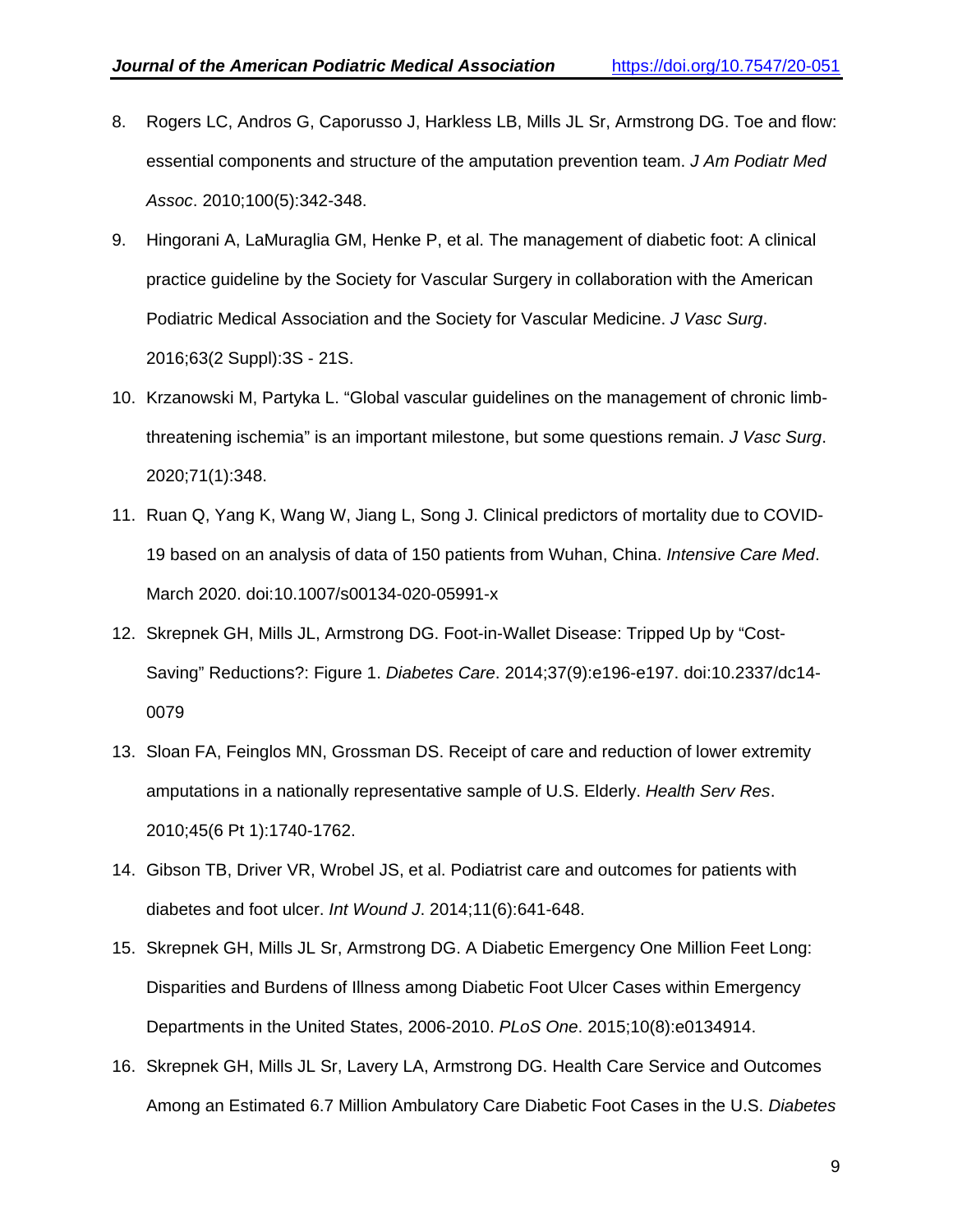*[Care](http://paperpile.com/b/iB3Icn/e29T)*[. 2017;40\(7\):936-942.](http://paperpile.com/b/iB3Icn/e29T)

- 17. [Sumpio BE, Armstrong DG, Lavery LA, Andros G, Society for Vascular Surgery, American](http://paperpile.com/b/iB3Icn/NerB)  [Podiatric Medical Association. The role of interdisciplinary team approach in the](http://paperpile.com/b/iB3Icn/NerB)  [management of the diabetic foot: a joint statement from the Society for Vascular Surgery](http://paperpile.com/b/iB3Icn/NerB)  [and the American Podiatric Medical Association.](http://paperpile.com/b/iB3Icn/NerB) *[J Am Podiatr Med Assoc](http://paperpile.com/b/iB3Icn/NerB)*[.](http://paperpile.com/b/iB3Icn/NerB)  [2010;100\(4\):309-311.](http://paperpile.com/b/iB3Icn/NerB)
- 18. [Centers for Disease Control and Prevention. Prepare to Care for COVID-19: Get Your](http://paperpile.com/b/iB3Icn/Ydoc)  [Practice Ready.](http://paperpile.com/b/iB3Icn/Ydoc) [https://www.cdc.gov/coronavirus/2019-ncov/healthcare-facilities/practice](https://www.cdc.gov/coronavirus/2019-ncov/healthcare-facilities/practice-preparedness.html.)[preparedness.html.](https://www.cdc.gov/coronavirus/2019-ncov/healthcare-facilities/practice-preparedness.html.) [Published March 17, 2020. Accessed March 21, 2020.](http://paperpile.com/b/iB3Icn/Ydoc)
- 19. [Office for Civil Rights \(OCR\). Notification of Enforcement Discretion for telehealth.](http://paperpile.com/b/iB3Icn/1i2v)  [HHS.gov.](http://paperpile.com/b/iB3Icn/1i2v) [https://www.hhs.gov/hipaa/for-professionals/special-topics/emergency](https://www.hhs.gov/hipaa/for-professionals/special-topics/emergency-preparedness/notification-enforcement-discretion-telehealth/index.html.)[preparedness/notification-enforcement-discretion-telehealth/index.html.](https://www.hhs.gov/hipaa/for-professionals/special-topics/emergency-preparedness/notification-enforcement-discretion-telehealth/index.html.) [Published March](http://paperpile.com/b/iB3Icn/1i2v)  [19, 2020. Accessed March 21,](http://paperpile.com/b/iB3Icn/1i2v) 2020.
- 20. [Armstrong DG, Rankin TM, Giovinco NA, Mills JL, Matsuoka Y. A heads-up display for](http://paperpile.com/b/iB3Icn/4E7S)  [diabetic limb salvage surgery: a view through the google looking glass.](http://paperpile.com/b/iB3Icn/4E7S) *[J Diabetes Sci](http://paperpile.com/b/iB3Icn/4E7S)  [Technol](http://paperpile.com/b/iB3Icn/4E7S)*[. 2014;8\(5\):951-956.](http://paperpile.com/b/iB3Icn/4E7S)
- 21. [Armstrong DG, Giovinco N, Mills JL, Rogers LC. FaceTime for Physicians: Using Real Time](http://paperpile.com/b/iB3Icn/10OT)  [Mobile Phone-Based Videoconferencing to Augment Diagnosis and Care in Telemedicine.](http://paperpile.com/b/iB3Icn/10OT)  *[Eplasty](http://paperpile.com/b/iB3Icn/10OT)*[. 2011;11:e23.](http://paperpile.com/b/iB3Icn/10OT)
- 22. [Centers for Medicare and Medicaid Services. MEDICARE TELEMEDICINE HEALTH CARE](http://paperpile.com/b/iB3Icn/01KX)  [PROVIDER FACT SHEET.](http://paperpile.com/b/iB3Icn/01KX) [https://www.cms.gov/newsroom/fact-sheets/medicare](https://www.cms.gov/newsroom/fact-sheets/medicare-telemedicine-health-care-provider-fact-sheet.)[telemedicine-health-care-provider-fact-sheet.](https://www.cms.gov/newsroom/fact-sheets/medicare-telemedicine-health-care-provider-fact-sheet.) [Accessed March 22, 2020.](http://paperpile.com/b/iB3Icn/01KX)
- 23. [Lazo-Porras M, Bernabe-Ortiz A, Sacksteder KA, et al. Implementation of foot thermometry](http://paperpile.com/b/iB3Icn/uZmJ)  [plus mHealth to prevent diabetic foot ulcers: study protocol for a randomized controlled trial.](http://paperpile.com/b/iB3Icn/uZmJ)  *[Trials](http://paperpile.com/b/iB3Icn/uZmJ)*[. 2016;17\(1\):206.](http://paperpile.com/b/iB3Icn/uZmJ)
- 24. [Frykberg RG, Gordon IL, Reyzelman AM, et al. Feasibility and Efficacy of a Smart Mat](http://paperpile.com/b/iB3Icn/395w)